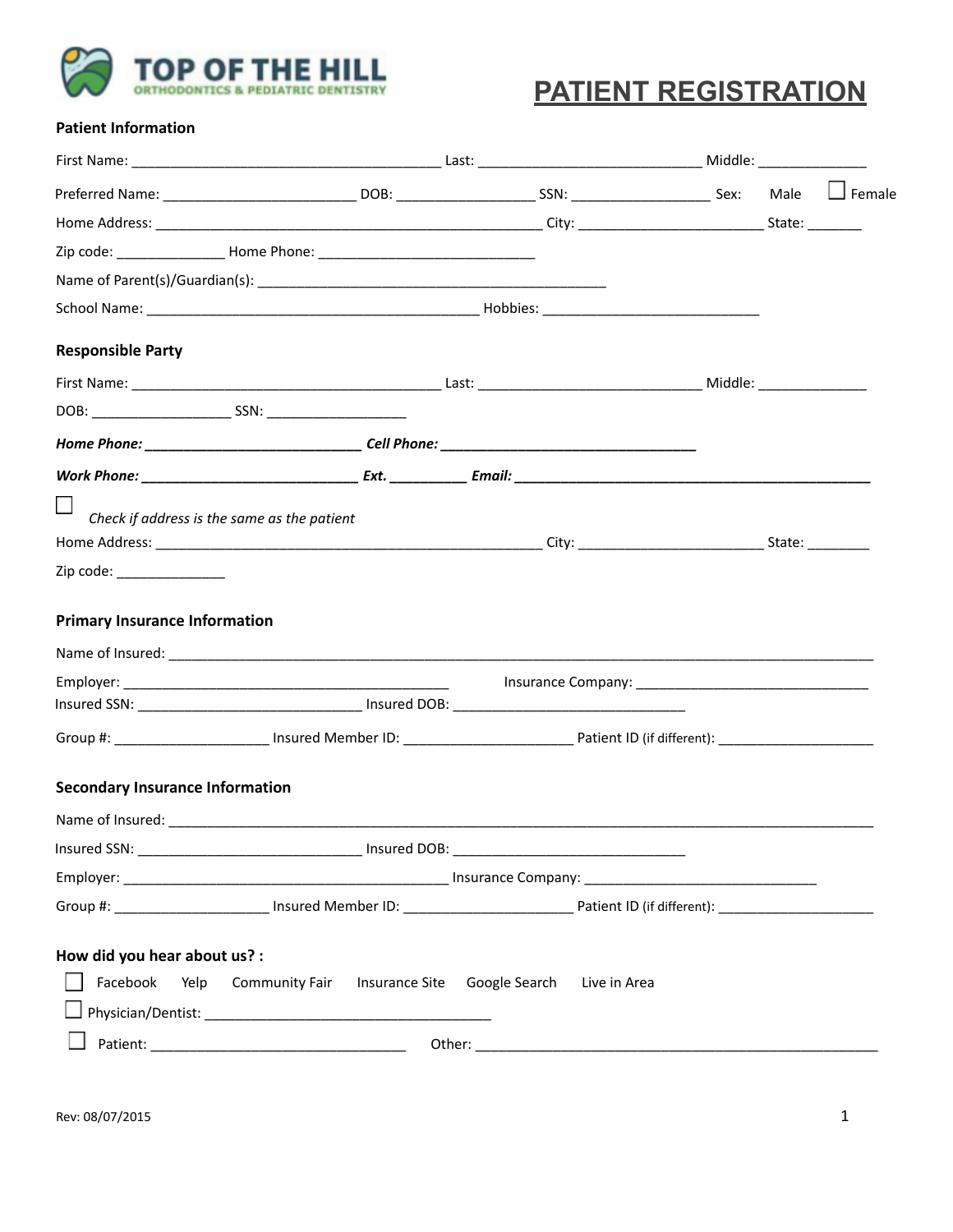Time 4:04 PM

Patient Name:

# TOP OF THE HILL ORTHODONTICS<br>Top of the Hill Dental / Medical History Form

Date Created:

| Reason for Today's Visit<br>Routine Dental Exam<br>Please Indicate if the patient has any of the following problems:<br>Pain<br>Sensitive Tooth/Teeth or Gums<br><b>Teeth Grinding</b><br>Other:<br>Please Indicate Any of the Following Habits:<br>Thumb/Finger Sucking ◎ Yes ◎ No<br>Other Habits?<br>Physicians Name and |                          | ◯ Yes ◯ No<br>⊙ Yes ⊙ No<br>◯ Yes ◯ No<br>◯ Yes ◯ No<br>◯ Yes ◯ No<br>Mouth Breathing | <b>Emergency Treatment</b><br>Blisters/Sores in/or Around Mouth<br>Broken/Chipped Tooth<br>If yes<br>◯ Yes ◯ No | © Yes ⊙ No<br>Discomfort, Clicking or Popping in Jaw ◎ Yes ◎ No<br>◯ Yes ◯ No<br>⊙ Yes ⊙ No | Consultation<br>Lost/Broken Filling<br><b>Bad Breath</b> | Red, Swollen or Bleeding Gums           | ◯ Yes ◯ No<br>⊙ Yes ⊙ No |
|-----------------------------------------------------------------------------------------------------------------------------------------------------------------------------------------------------------------------------------------------------------------------------------------------------------------------------|--------------------------|---------------------------------------------------------------------------------------|-----------------------------------------------------------------------------------------------------------------|---------------------------------------------------------------------------------------------|----------------------------------------------------------|-----------------------------------------|--------------------------|
|                                                                                                                                                                                                                                                                                                                             |                          |                                                                                       |                                                                                                                 |                                                                                             |                                                          |                                         |                          |
|                                                                                                                                                                                                                                                                                                                             |                          |                                                                                       |                                                                                                                 |                                                                                             |                                                          |                                         |                          |
|                                                                                                                                                                                                                                                                                                                             |                          |                                                                                       |                                                                                                                 |                                                                                             |                                                          |                                         |                          |
|                                                                                                                                                                                                                                                                                                                             |                          |                                                                                       |                                                                                                                 |                                                                                             |                                                          |                                         |                          |
|                                                                                                                                                                                                                                                                                                                             |                          |                                                                                       |                                                                                                                 |                                                                                             |                                                          |                                         | ⊙ Yes ⊙ No               |
|                                                                                                                                                                                                                                                                                                                             |                          |                                                                                       |                                                                                                                 |                                                                                             |                                                          |                                         | © Yes ⊙ No               |
|                                                                                                                                                                                                                                                                                                                             |                          |                                                                                       |                                                                                                                 |                                                                                             |                                                          |                                         |                          |
|                                                                                                                                                                                                                                                                                                                             |                          |                                                                                       |                                                                                                                 |                                                                                             |                                                          |                                         |                          |
|                                                                                                                                                                                                                                                                                                                             |                          |                                                                                       |                                                                                                                 | Nail Biting                                                                                 | ◯ Yes ◯ No                                               | Pacifier                                | $\odot$ Yes $\odot$ No   |
|                                                                                                                                                                                                                                                                                                                             |                          |                                                                                       |                                                                                                                 |                                                                                             |                                                          |                                         |                          |
|                                                                                                                                                                                                                                                                                                                             |                          | ◯ Yes ◯ No                                                                            | If yes                                                                                                          |                                                                                             |                                                          |                                         |                          |
|                                                                                                                                                                                                                                                                                                                             |                          |                                                                                       |                                                                                                                 |                                                                                             |                                                          |                                         |                          |
|                                                                                                                                                                                                                                                                                                                             |                          |                                                                                       |                                                                                                                 |                                                                                             |                                                          |                                         |                          |
| Number:                                                                                                                                                                                                                                                                                                                     |                          |                                                                                       |                                                                                                                 |                                                                                             |                                                          |                                         |                          |
|                                                                                                                                                                                                                                                                                                                             |                          |                                                                                       |                                                                                                                 |                                                                                             |                                                          |                                         |                          |
|                                                                                                                                                                                                                                                                                                                             |                          |                                                                                       |                                                                                                                 |                                                                                             |                                                          |                                         |                          |
| <b>Previous Dentist</b>                                                                                                                                                                                                                                                                                                     |                          |                                                                                       |                                                                                                                 |                                                                                             |                                                          | Date of Last Dental Visit and Cleaning: |                          |
| Name and Number:                                                                                                                                                                                                                                                                                                            |                          |                                                                                       |                                                                                                                 |                                                                                             |                                                          |                                         |                          |
|                                                                                                                                                                                                                                                                                                                             |                          |                                                                                       |                                                                                                                 |                                                                                             |                                                          |                                         |                          |
| Has the patient ever had a unpleasant dental<br>experience?                                                                                                                                                                                                                                                                 |                          | ⊙ Yes ⊙ No                                                                            | If yes                                                                                                          |                                                                                             |                                                          |                                         |                          |
| Does the patient have a history of a major illness?                                                                                                                                                                                                                                                                         |                          | ⊙ Yes ⊙ No                                                                            | If yes                                                                                                          |                                                                                             |                                                          |                                         |                          |
| Is the patient taking any medications, pills, or                                                                                                                                                                                                                                                                            |                          | $\odot$ Yes $\odot$ No                                                                | If yes                                                                                                          |                                                                                             |                                                          |                                         |                          |
| Is the patient on a special diet?                                                                                                                                                                                                                                                                                           |                          | © Yes © No                                                                            | If yes                                                                                                          |                                                                                             |                                                          |                                         |                          |
|                                                                                                                                                                                                                                                                                                                             |                          |                                                                                       |                                                                                                                 |                                                                                             |                                                          |                                         |                          |
| Is the patient allergic to any of the following?<br>$\Box$ Aspirin                                                                                                                                                                                                                                                          |                          | Penicillin and/or Amoxicillin                                                         |                                                                                                                 | Codeine                                                                                     |                                                          | Acrylic                                 |                          |
| $\square$ Metal                                                                                                                                                                                                                                                                                                             |                          | $\Box$ Latex                                                                          |                                                                                                                 | Sulfa Drugs                                                                                 |                                                          | Local Anesthetics                       |                          |
|                                                                                                                                                                                                                                                                                                                             |                          |                                                                                       |                                                                                                                 |                                                                                             |                                                          |                                         |                          |
| Other?                                                                                                                                                                                                                                                                                                                      |                          | ш                                                                                     | If yes                                                                                                          |                                                                                             |                                                          |                                         |                          |
| Does the patient have, or has the patient had, any of the following?                                                                                                                                                                                                                                                        |                          |                                                                                       |                                                                                                                 |                                                                                             |                                                          |                                         |                          |
| AIDS/HIV Positive                                                                                                                                                                                                                                                                                                           | ◯ Yes ◯ No               | Cortisone Medicine                                                                    | © Yes ⊙ No                                                                                                      | <b>Radiation Treatments</b>                                                                 | $\odot$ Yes $\odot$ No                                   | ADD/ADHD                                | ◯ Yes ◯ No               |
| <b>Diabetes</b>                                                                                                                                                                                                                                                                                                             | ◯ Yes ◯ No               | Hepatitis                                                                             | ⊙ Yes ⊙ No                                                                                                      | Anaphylaxis                                                                                 | ⊙ Yes ⊙ No                                               | Drug Addiction                          | ◯ Yes ◯ No               |
| Cerebral Palsy                                                                                                                                                                                                                                                                                                              | ◯ Yes ◯ No               | <b>Renal Dialysis</b>                                                                 | ◯ Yes ◯ No                                                                                                      | Anemia                                                                                      | ◯ Yes ◯ No                                               | Autism / PDD                            | ⊙ Yes ⊙ No               |
| <b>Hearing Problems</b>                                                                                                                                                                                                                                                                                                     | © Yes ⊙ No               | <b>Rheumatic Fever</b>                                                                | ⊙ Yes ⊙ No                                                                                                      | <b>Birth Defect</b>                                                                         | © Yes © No                                               | Developmental Delay                     | ⊙ Yes ⊙ No               |
| High Blood Pressure                                                                                                                                                                                                                                                                                                         | ⊙ Yes ⊙ No               | <b>Arthritis</b>                                                                      | ◯ Yes ◯ No                                                                                                      | Epilepsy or Seizures                                                                        | ◯ Yes ◯ No                                               | High Cholesterol                        | © Yes © No               |
| Scarlet Fever                                                                                                                                                                                                                                                                                                               | ◯ Yes ◯ No               | Artificial Heart Valve                                                                | ◯ Yes ◯ No                                                                                                      | Hives or Rash                                                                               | © Yes ⊙ No                                               | Artificial Joint                        | © Yes ⊙ No               |
|                                                                                                                                                                                                                                                                                                                             | $\odot$ Yes $\odot$ No   | Sickle Cell Disease                                                                   | ◯ Yes ◯ No                                                                                                      | Asthma                                                                                      | © Yes © No                                               | Fainting Spells/Dizziness ◎ Yes ◎ No    |                          |
| Hypoglycemia                                                                                                                                                                                                                                                                                                                |                          |                                                                                       |                                                                                                                 | <b>Blood Disease</b>                                                                        | © Yes ⊙ No                                               | <b>Frequent Cough</b>                   | $\odot$ Yes $\odot$ No   |
| <b>Irregular Heartbeat</b>                                                                                                                                                                                                                                                                                                  | $\odot$ Yes $\odot$ No   | Sinus Trouble                                                                         | ⊙ Yes ⊙ No                                                                                                      |                                                                                             |                                                          |                                         |                          |
| Kidney Problems                                                                                                                                                                                                                                                                                                             | © Yes ⊙ No               | Spina Bifida                                                                          | ◯ Yes ◯ No                                                                                                      | <b>Blood Transfusion</b>                                                                    | © Yes © No                                               | Frequent Diarrhea                       | ⊙ Yes ⊙ No               |
| Leukemia                                                                                                                                                                                                                                                                                                                    | $\odot$ Yes $\odot$ No   | Stomach/Intestinal Disease ◎ Yes ◎ No                                                 |                                                                                                                 | <b>Breathing Problems</b>                                                                   | ⊙ Yes ⊙ No                                               | <b>Frequent Headaches</b>               | $\odot$ Yes $\odot$ No   |
| Liver Disease                                                                                                                                                                                                                                                                                                               | © Yes ⊙ No               | Stroke                                                                                | ◎ Yes ◎ No                                                                                                      | <b>Bruise Easily</b>                                                                        | ⊙ Yes ⊙ No                                               | Low Blood Pressure                      | ⊙ Yes ⊙ No               |
| Cancer                                                                                                                                                                                                                                                                                                                      | © Yes ⊙ No               | Lung Disease                                                                          | $\odot$ Yes $\odot$ No                                                                                          | <b>Thyroid Disease</b>                                                                      | $\odot$ Yes $\odot$ No                                   | Chemotherapy                            | $\odot$ Yes $\odot$ No   |
| Hay Fever                                                                                                                                                                                                                                                                                                                   | $\odot$ Yes $\odot$ No   | Mitral Valve Prolapse                                                                 | ◎ Yes ◎ No                                                                                                      | Tonsillitis                                                                                 | ⊙ Yes ⊙ No                                               | Cleft Lip/Palate                        | © Yes ⊙ No               |
| Heart Attack/Failure                                                                                                                                                                                                                                                                                                        | $\odot$ Yes $\odot$ No   | Tuberculosis                                                                          | ◯ Yes ◯ No                                                                                                      | Cold Sores/Fever Blisters @ Yes @ No                                                        |                                                          | <b>Heart Murmur</b>                     | © Yes ⊙ No               |
| Tumors or Growths                                                                                                                                                                                                                                                                                                           | © Yes ⊙ No               | Congenital Heart Disorder                                                             | ◯ Yes ◯ No                                                                                                      | Heart Pacemaker                                                                             | © Yes © No                                               | Parathyroid Disease                     | ⊙ Yes ⊙ No               |
| Convulsions<br><b>Excessive Bleeding</b>                                                                                                                                                                                                                                                                                    | © Yes © No<br>◯ Yes ◯ No | <b>Heart Trouble/Disease</b>                                                          | ◯ Yes ◯ No                                                                                                      | Psychiatric Care                                                                            | © Yes ⊙ No                                               | Vision Problems                         | ⊙ Yes ⊙ No               |

X

FOR OFFICE USE ONLY Comments:

Date:

| ie Hill Dental / Medx |  |  |
|-----------------------|--|--|
| Birth Date:           |  |  |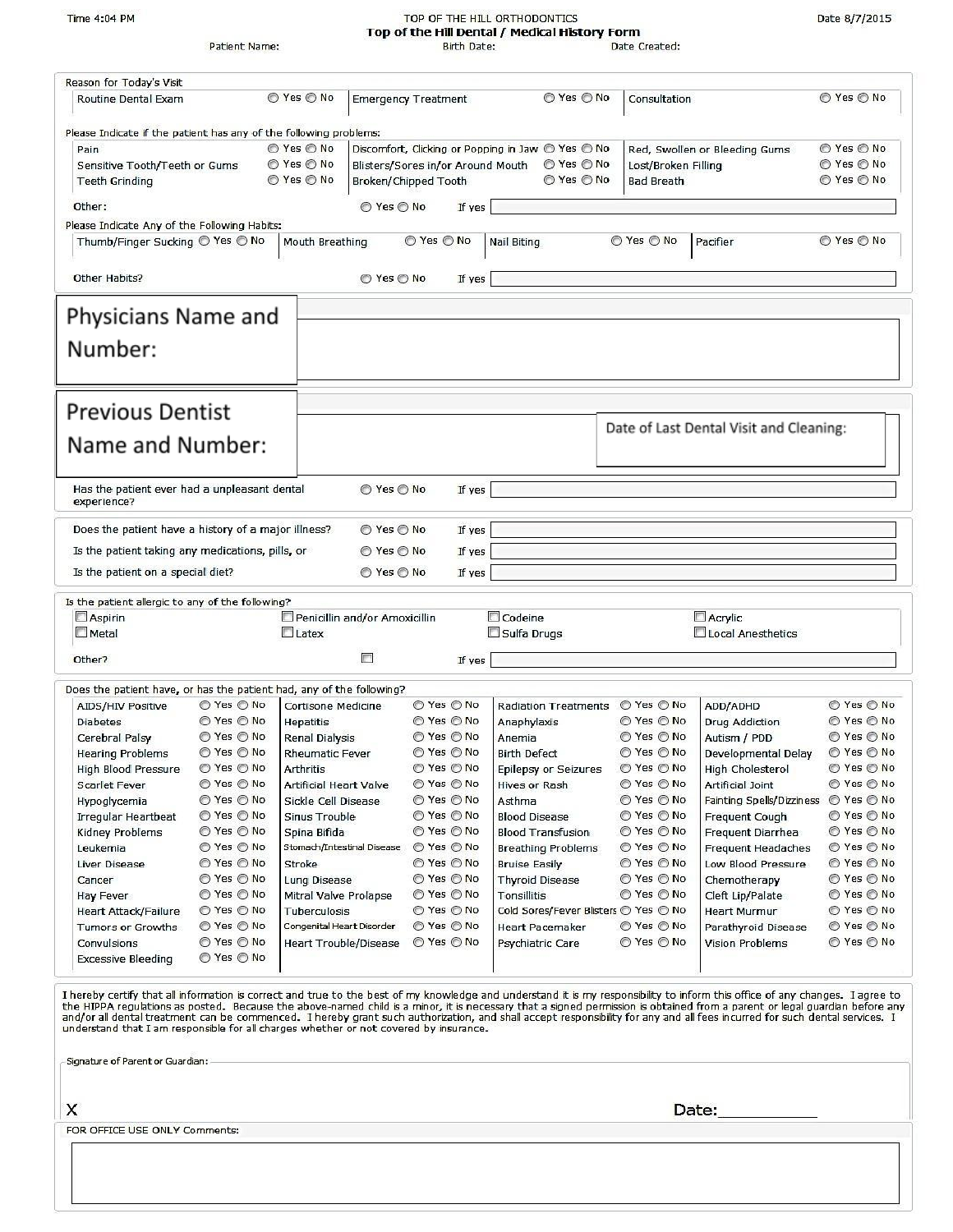## **ACKNOWLEDGEMENT OF RECEIPT OF NOTICE OF PRIVACY PRACTICES**

I have received a copy of this office's Notice of Privacy Practices

| Patient's Name: |
|-----------------|
|                 |

| Signature: |  |
|------------|--|
|            |  |

Parent/Guardian Signature: \_\_\_\_\_\_\_\_\_\_\_\_\_\_\_\_\_\_\_\_\_\_\_\_\_\_\_\_\_\_\_\_\_\_\_\_\_\_

Date:  $\Box$ 

#### 

## **FOR OFFICE USE ONLY**

We attempted to obtain written acknowledgement of receipt of our Notice of Privacy Practices but acknowledgement could not be obtained because:

Individual refused to sign

Communication barriers prohibited obtaining the acknowledgement

An emergency situation prevented us from obtaining acknowledgement

\_\_\_\_\_\_\_\_\_\_\_\_\_\_\_\_\_\_\_\_\_\_\_\_\_\_\_\_\_\_\_\_\_\_\_\_\_\_\_\_\_\_\_\_\_\_\_\_\_\_\_\_\_\_\_\_\_\_\_

\_\_\_\_\_\_\_\_\_\_\_\_\_\_\_\_\_\_\_\_\_\_\_\_\_\_\_\_\_\_\_\_\_\_\_\_\_\_\_\_\_\_\_\_\_\_\_\_\_\_\_\_\_\_\_\_\_\_\_

Other (Please Specify) **Department** 



Rev. 8/7/2015 3